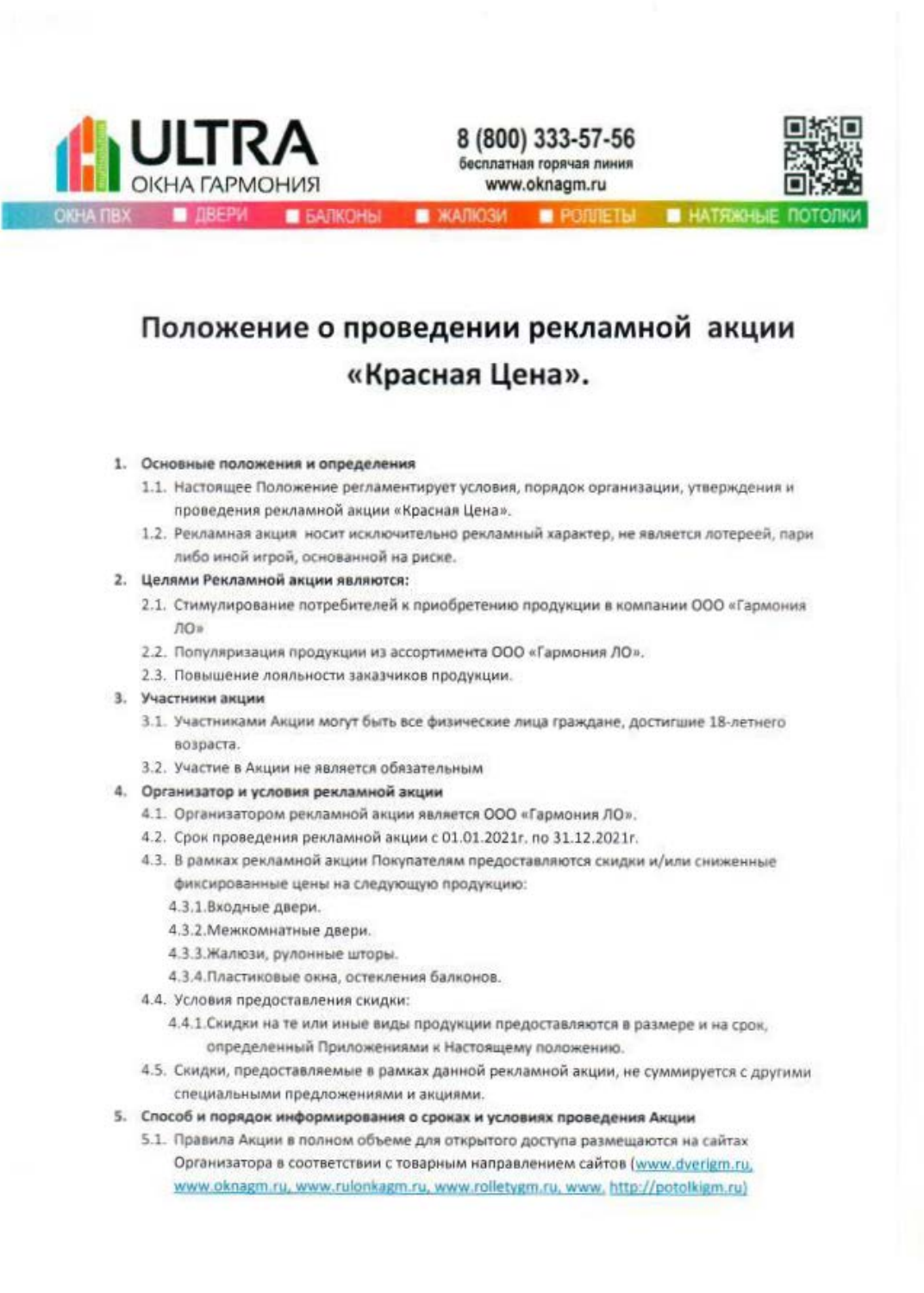- 5.2. Информирование участников об изменении условий, отмене об иных существенных событиях, связанных с проведением Акции, производится путем публикации информации на сайте Организатора;
- 5.3. Организатор Акции вправе использовать иные средства массовой информации для размещения объявлений о проведении Акции и иные рекламно-информационные материалы.

# 6. Права и обязанности Участников и Организатора Акции

- 6.1. Права Участников:
	- 6.1.1. Принимать участие в Акции в порядке, определенном настоящим Положением;
	- 6.1.2. Каждый Участник может принять участие в Акции неограниченное количество раз:
	- 6.1.3. Получать информацию об изменениях в условиях проводимой Акции.
- 6.2. Обязанности Участников:
	- 6.2.1 Для получения скидки по данной акции, надлежащим образом исполнять условия проведения Акции.
- 6.3. Обязанности Организатора:
	- 6.3.1. Предоставить скидку Участнику Акции при условиях соблюдения последним условий проведения Акции в размере, предусмотренном настоящим Положением.
- 6.4. Права Организатора:
	- 6.4.1. Отказать в участии в Акции, если не будут соблюдены условия, установленные настоящим Положением;
	- 6.4.2.Изменять условия или отменять Акцию в любой момент, при этом уведомление участников об изменении условий или отмене Акции производится в порядке, установленном настоящим Положением;

#### 7. Заключительные положения

- 7.1. Порядок проведения данной рекламной акции, а также любая деятельность, связанная с данной рекламной акцией, регулируются законодательством Российский Федерации и Настоящим Положением.
- 7.2. Настоящее Положение утверждается Исполнительным Директором Организатора и вступает в силу с момента утверждения.

Генеральный директор.

COO «Гармония ЛО» /Тилькунов А.И./